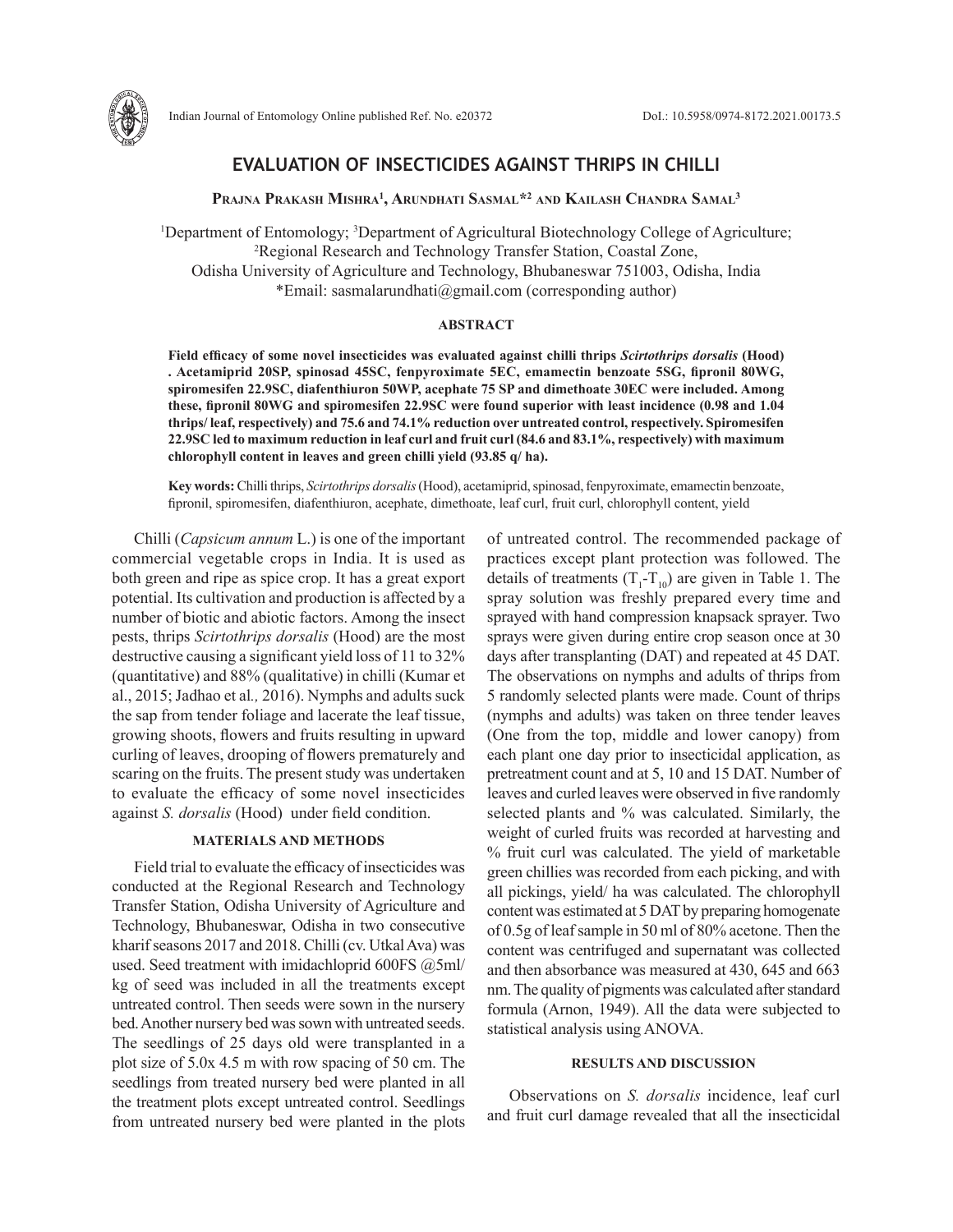| Table 1. Efficacy of insecticides against S. dorsalis, leaf and fruit curl, and yield in chilli (kharif, 2017 & 2018) |                                   | Pooled<br>mean     | yield                             | 75.40             |                       | 87.00    |                                           | 81.29                                                           |                    | 80.47                 |                                 | 87.82                        |                       | 93.85            |                                         | 86.75            |                                          | 78.63                                   |         | 74.86                                               | 59.65               |                   | 3.36<br>1.171              |                                                                                                              |
|-----------------------------------------------------------------------------------------------------------------------|-----------------------------------|--------------------|-----------------------------------|-------------------|-----------------------|----------|-------------------------------------------|-----------------------------------------------------------------|--------------------|-----------------------|---------------------------------|------------------------------|-----------------------|------------------|-----------------------------------------|------------------|------------------------------------------|-----------------------------------------|---------|-----------------------------------------------------|---------------------|-------------------|----------------------------|--------------------------------------------------------------------------------------------------------------|
|                                                                                                                       | Green chilli yield<br>$(q$ ha)    | Kharif,<br>2018    |                                   | 74.12             |                       | 86.75    |                                           | 83.94                                                           |                    | 78.57                 |                                 | 87.23                        |                       | 93.13            |                                         | 87.00            |                                          | 81.53                                   |         | 77.07                                               | 59.06               |                   | 1.634<br>4.89              |                                                                                                              |
|                                                                                                                       |                                   | Kharif.<br>2017    |                                   | 76.68             |                       | 87.25    |                                           | 78.64                                                           |                    | 82.37                 |                                 | 88.41                        |                       | 94.57            |                                         | 86.5             |                                          | 75.73                                   |         | 72.65                                               | 60.24               |                   | 5.26<br>1.758              |                                                                                                              |
|                                                                                                                       | content of leaves<br>*Chlorophyll | Chloro-<br>phyll   | $b$ (mg/<br>$\widehat{\text{Em}}$ | 0.0160            | (1.008)               | 0.0204   | (1.026)                                   | (1.005)<br>0.0091                                               |                    | 0.0102                | (1.005)                         | 0.0129                       | (1.006)               | 0.3274           | (1.152)                                 | 0.3440           | (1.159)                                  | 0.0154                                  | (1.008) | (1.005)<br>0.0091                                   | 0.0093              | (1.005)           | 0.004<br>0.013             |                                                                                                              |
|                                                                                                                       |                                   | Chloro-<br>phyll a | (mg/gn)                           | 0.0323            | (1.016)               | 0.0340   | (1.017)                                   | 0.0250<br>(1.012)                                               |                    | 0.0216                | (1.011)                         | 0.0312                       | (1.015)               | 0.3244           | (1.151)                                 | 0.3768           | (1.173)                                  | 0.0336                                  | (1.017) | 0.0250<br>(1.111)                                   | 0.0165              | (1.008)           | 0.019<br>0.056             |                                                                                                              |
|                                                                                                                       |                                   | reduc-<br>$\%$     | tion in<br>fruit<br>curl          | 40.2              |                       | 65.7     |                                           | 43.8                                                            |                    | 33.7                  |                                 | 74.4                         |                       | 83.1             |                                         | 74.4             |                                          | 30.1                                    |         | 33                                                  | 40.2                |                   |                            |                                                                                                              |
|                                                                                                                       | **Fruit curl (%)                  | Pooled<br>mean     |                                   | 17.20             | (24.47)               |          | $9.85$<br>(18.25)                         | 16.15<br>(23.68)                                                |                    | 19.05                 | (25.84)                         | 7.35                         | (15.68)               | 4.85             | (12.69)                                 | 7.35             | (15.68)                                  | 20.10                                   | (26.62) | (26.00)<br>19.25                                    | 28.75               | (32.396)          | 0.629<br>1.81              |                                                                                                              |
|                                                                                                                       |                                   | Kharif,<br>2018    | Mean                              | 18.70             | (25.61)               | 10.20    | 18.59)                                    | 15.80<br>(23.40)                                                |                    | 17.50                 | (24.71)                         | 8.00                         | (16.41)               | 4.50             | (12.21)                                 | 6.90             | (15.17)                                  | 20.60                                   | (26.97) | 19.80<br>(26.39)                                    | 27.00               | (31.29)           | 0.696<br>2.08              |                                                                                                              |
|                                                                                                                       |                                   | Kharif,<br>2017    | Mean                              | 15.70             | (23.33)               | 9.50     | (17.92)                                   | 16.50<br>(23.95)                                                |                    | 20.60                 | (26.97)                         | 6.70                         | (14.96)               | 5.20             | (13.16)                                 | $7.80\,$         | (16.17)                                  | 19.60                                   | (26.26) | 18.70<br>(25.60)                                    | 30.50               | (33.50)           | 1.62<br>0.541              |                                                                                                              |
|                                                                                                                       | **Leaf curl (%)                   | reduc-<br>$\%$     | in leaf<br>tion<br>curl           | 58.8              |                       | 64.1     |                                           | 60.2                                                            |                    | 51.1                  |                                 | 80.9                         |                       | 84.6             |                                         | 77.8             |                                          | 41.2                                    |         | 44.3                                                | 58.8                |                   |                            |                                                                                                              |
|                                                                                                                       |                                   | Pooled<br>mean     |                                   | 20.15             | (26.65)               | 17.55    | $(24.72)$<br>19.50                        | (26.16)                                                         |                    | 23.95                 | (29.27)                         | 9.35                         | (17.72)               | 7.55             | (15.81)                                 | 10.85            | (19.21)                                  | 28.80                                   | (32.42) | 27.25<br>(31.49)                                    | 48.95               | (44.37)           | 2.53<br>0.881              |                                                                                                              |
|                                                                                                                       |                                   | Kharif,<br>2018    | Mean                              | 19.80             | (26.40)               | 18.30    | (25.30)                                   | 20.40<br>(26.81)                                                |                    | 22.60                 | (28.36)                         | 8.20                         | (16.60)               | $7.10$           | (15.32)                                 | (10.50)          |                                          | 30.40                                   | (33.42) | 28.90<br>(32.50)                                    | 55.40               | (48.08)           | 2.76<br>0.922              |                                                                                                              |
|                                                                                                                       |                                   | Kharif,<br>2017    | Mean                              | 20.50             | (26.90)               | 16.80    | (24.14)                                   | 18.60<br>(25.52)                                                |                    | 25.30                 | (30.18)                         | 10.50                        | (18.83)               | 8.00             | (16.31)                                 | 11.20            | (19.54)                                  | 27.20                                   | (31.41) | 25.60<br>(30.38)                                    | 42.50               | (40.67)           | 0.785<br>2.35              |                                                                                                              |
|                                                                                                                       | *Number of thrips/ leaf           | reduc-<br>$\%$     | tion of<br>thrips                 | 57.2              |                       | 69.1     |                                           | 28.8                                                            |                    | 30.3                  |                                 | 75.6                         |                       | 74.1             |                                         | 69.1             |                                          | 55.5                                    |         | $\frac{4}{9}$                                       | 57.2                |                   |                            |                                                                                                              |
|                                                                                                                       |                                   | Pooled<br>mean     |                                   |                   | $1.72$<br>(1.65)      |          |                                           | $\begin{array}{c} 1.24 \\ (1.50) \\ 2.86 \\ (1.97) \end{array}$ |                    | $\frac{2.80}{(1.95)}$ |                                 | (1.41)                       |                       | 1.04             | (1.43)                                  | 1.24             | (1.50)                                   | (1.79)                                  |         | 2.05<br>(1.75)                                      | 4.02                | $(2.24)$<br>0.010 | 0.03                       |                                                                                                              |
|                                                                                                                       |                                   |                    | Mean                              |                   | (1.89)                |          | $1.47$<br>(1.57)<br>2.83                  | (1.96)                                                          |                    | 2.67                  | (1.92)                          | $1.17\,$                     | (1.47)                | $1.06$<br>(1.43) |                                         | $1.36$<br>(1.54) |                                          | $\frac{1.93}{(1.71)}$                   |         | 2.25<br>(1.80)                                      | 4.05                | (2.25)            | 0.010<br>0.03              |                                                                                                              |
|                                                                                                                       |                                   | Kharif, 2018       | count<br>Pre-                     | 3.42              | (2.10)                | 4.15     | $(2.27)$<br>4.38                          | (2.32)                                                          |                    | 3.91                  | (2.22)                          | 3.95                         | (2.22)                | $3.62$<br>(2.15) |                                         | 3.84             | (2.20)                                   | 3.93                                    | (2.22)  | 4.16<br>(2.27)                                      | 3.81                | (2.19)            | 0.009<br>SN                |                                                                                                              |
|                                                                                                                       |                                   |                    | Mean                              | 1.55              | (1.60)                | $1.01\,$ | $(1.42)$<br>2.89                          | (1.97)                                                          |                    | 2.94                  | (1.98)                          | 0.79                         | (1.34)                | $1.03\,$         | (1.42)                                  | 1.13             | (1.46)                                   | 1.65                                    | (1.63)  | $1.85$<br>(1.69)                                    | 4.00                | (2.24)            | 0.013<br>0.03              |                                                                                                              |
|                                                                                                                       |                                   | Kharif, 2017       | count<br>Pre-                     | 3.24              | (2.06)                |          | $3.62$<br>(2.15)                          | (2.13)<br>3.55                                                  |                    | 3.20                  | (2.05)                          | 2.82                         | (1.95)                | 3.18             | (2.04)                                  | 2.95             | (1.99)                                   | 2.75                                    | (1.94)  | 3.07<br>(2.02)                                      | 3.40                | (2.10)            | 0.009<br>SN                |                                                                                                              |
|                                                                                                                       | Treatments                        |                    |                                   | $T =$ Acetamiprid | 20 SP @10g<br>a.i./ha |          | $T_2$ = Spinosad 45<br>SC $@73$ g a.i./ha | Fenpyroximate<br>$\mathbb{F}_3^+$                               | 5EC@30g<br>a.i./ha | $T_4$ = Emamectin     | benzoate 5 SG<br>$@10g$ a.i./ha | $T_{\frac{5}{2}}$ = Fipronil | 80 WG @50g<br>a.i./ha | $T_{\circ}$      | 22.9 SC @96g<br>Spiromesifen<br>a.i./ha |                  | 50 WP @300 g<br>Diafenthiuron<br>a.i./ha | $T_s =$ Acephate 75<br>SP @500g a.i./ha |         | $T9$ = Dimethoate<br>g<br>$30$ EC $@300$<br>a.i./ha | $T_{10}$ = Untrated | control           | $CD (p=0.05)$<br>$SE(m)$ + | *Figures in parentheses square root transformed values; ** Figures in parentheses angular transformed values |